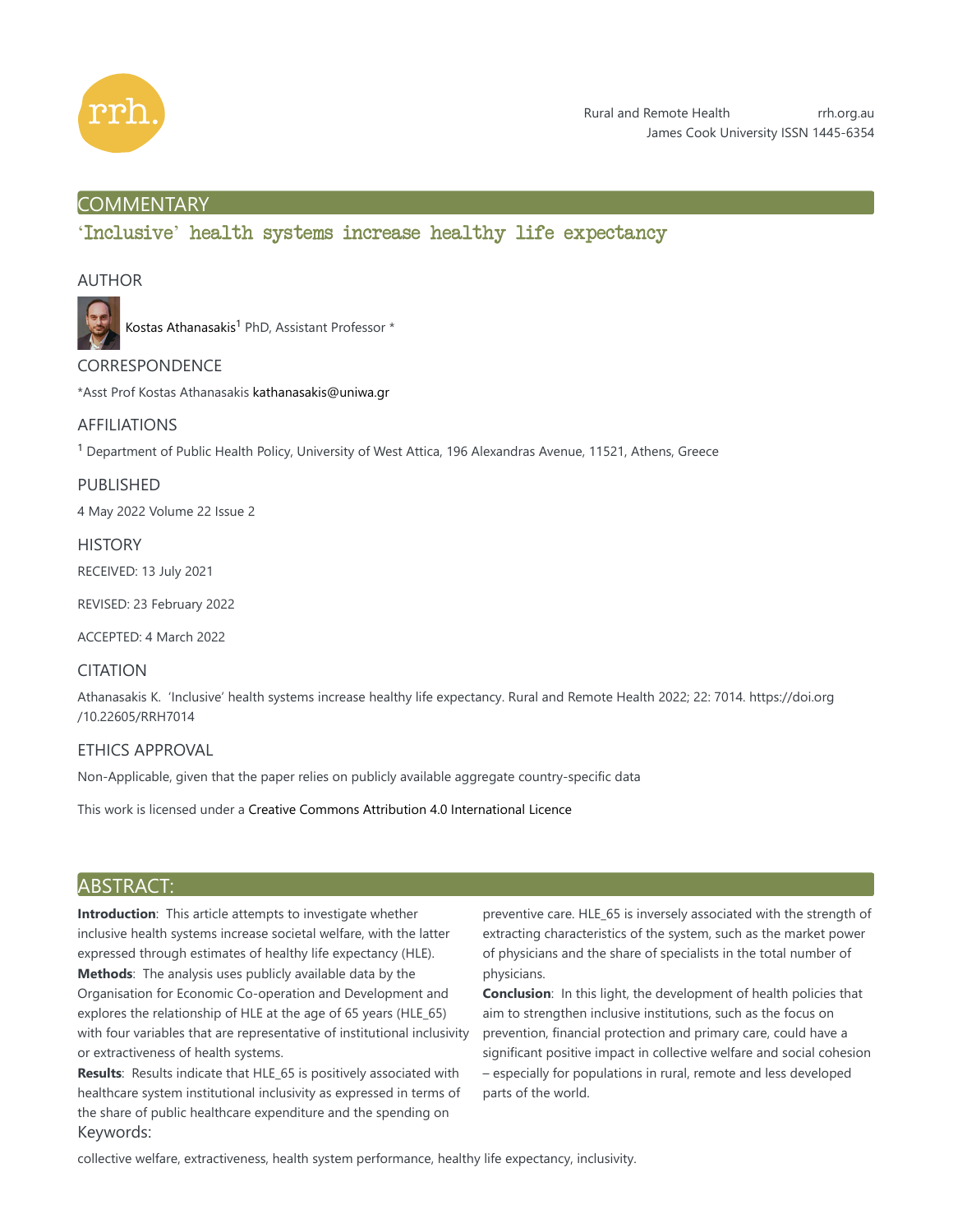#### **Introduction**

In their seminal book *Why nations fail: the origins of power, prosperity, and poverty*, Acemoglu and Robinson, in their endeavor to explain the factors that are responsible for the success – or failure – in terms of collective welfare of states, proposed a groundbreaking theory<sup>1</sup>. The key concept behind the Acemoglu and Robinson proposal is that economic prosperity of a nation is closely related to the degree of inclusiveness of its economic, political and legislative institutions. Inclusivity, a central notion in this theoretical proposal, is characterized by the strong presence of the state ('a state with capacity<sup>2</sup>) and a broad distribution of power of decisions. Conversely, a significant decrease in potential collective welfare occurs when the institutions in a society are extractive – when they are built in such a way that they permit a closed group of people (an elite) to exercise market power and extract wealth (welfare, in a broad interpretation) from those who are not part of the elite. The general population, in that sense, are those who lose from a system with extractive mechanics (ie a system with exclusivity).

The dialectics about the role of institutions in shaping the broader social environment can provide a useful insight regarding the way that the macro-level dimensions of a society can influence the activities and behaviors in the individual (ie at the micro-level) **3** and, to that end, the results in terms of collective welfare. Institutions in a society are created out of subjective human interaction but are perceived by participants as objective and stable<sup>4</sup>. In other words, institutions form the rules of the game within a society<sup>5,6</sup>, and a close inspection of these interactions between persons and institutions introduces a new approach regarding the study of social, economic and political dynamics<sup>7</sup> in such complex systems.

Among the complex subsystems that constitute a society, the healthcare ecosystem retains a leading role. However, the examination of the role of institutions in shaping healthcare markets and individual behaviors remains less explored compared to studies in other societal systems. Discussions tend to focus mainly on the nature and evolution of institutions in health care from an organizational sociology point of view<sup>8</sup> or, in some cases, on the relationship (and the distinction) between institutions and formal organizations in health care<sup>9</sup>, and the role of institutions in organizational change<sup>10</sup>. Newer contributions in the topic discuss the role of institutions in areas such as the system-level responses to emergency situations in health<sup>11</sup> or the influence of institutions as moderators in health behaviors<sup>12</sup> and in health planning<sup>13</sup>, although these veins of work are still evolving. In this view, the investigation of the effects of the characteristics of institutions on the collective health outcomes or total welfare remains an unexplored path.

The concept of inclusion, on the other hand, regarding applications in health, has been used mainly from the perspective of social rights and participation<sup>14,15</sup>, or to describe health services that are equitable, affordable and efficacious<sup>16,17</sup>. Acemoglu and

Robinson depict a different view on inclusivity, where, as already noted, the state has a crucial role. This role is performed through a set of attributes of the strong presence of the state, such as the securing of access for the great majority of its citizens to a range of basic opportunities, for example education (or, by extension, health), the provision of public services and the production of public goods<sup>2</sup>. The opposite of this pluralistic organization of societal infrastructures are the extractive institutions: extractiveness thrives when there is concentration of power (political or market power) in specific groups of the population<sup>18</sup> who, in turn, can operate in imperfect market structures, such as monopolies, oligopolies and monopolistic competition. Such arrangements, between supply and demand, typically lead to loss of total surplus – to decreases in total social welfare compared to more pluralistic forms of markets (eg perfect competition).

In this light, the Acemoglu and Robinson theory provides a new perspective into the role of institutions in the increase and distribution of societal welfare. Taking into account that one of the pillars of the modern welfare state is its health system, this article attempts to explore, largely based on the Acemoglu and Robinson proposal – and at an expansive interpretation – whether the degree of inclusivity of a health system could be related to improved welfare. In other words, using the terminology proposed by Acemoglu and Robinson and adapting it in the health setting, the research question that this brief analysis attempts to explore is whether inclusive health systems perform better, compared to extracting systems, in terms of their outcomes in collective welfare, as the latter is expressed through healthy life expectancy.

#### **Methods**

The analysis is based on the exploration of publicly available data by the Organisation for Economic Co-operation and Development (OECD)<sup>19</sup>. Given the widely acknowledged synergistic relationship between health, welfare and economic benefit<sup>20</sup> the analysis utilizes an indicator of population health as a proxy for collective welfare: healthy life expectancy at the age of 65 (HLE\_65). HLE, in general, represents the number of expected healthy years of life for individuals at a given age<sup>21</sup>. HLE summarizes mortality and morbidity in a single summary measure of average population health<sup>22</sup> and constitutes a key indicator of collective health status<sup>23</sup>.

The analysis explores the relationship between HLE\_65 and four variables that are potentially indicative of the institutional inclusivity or exclusivity of health systems: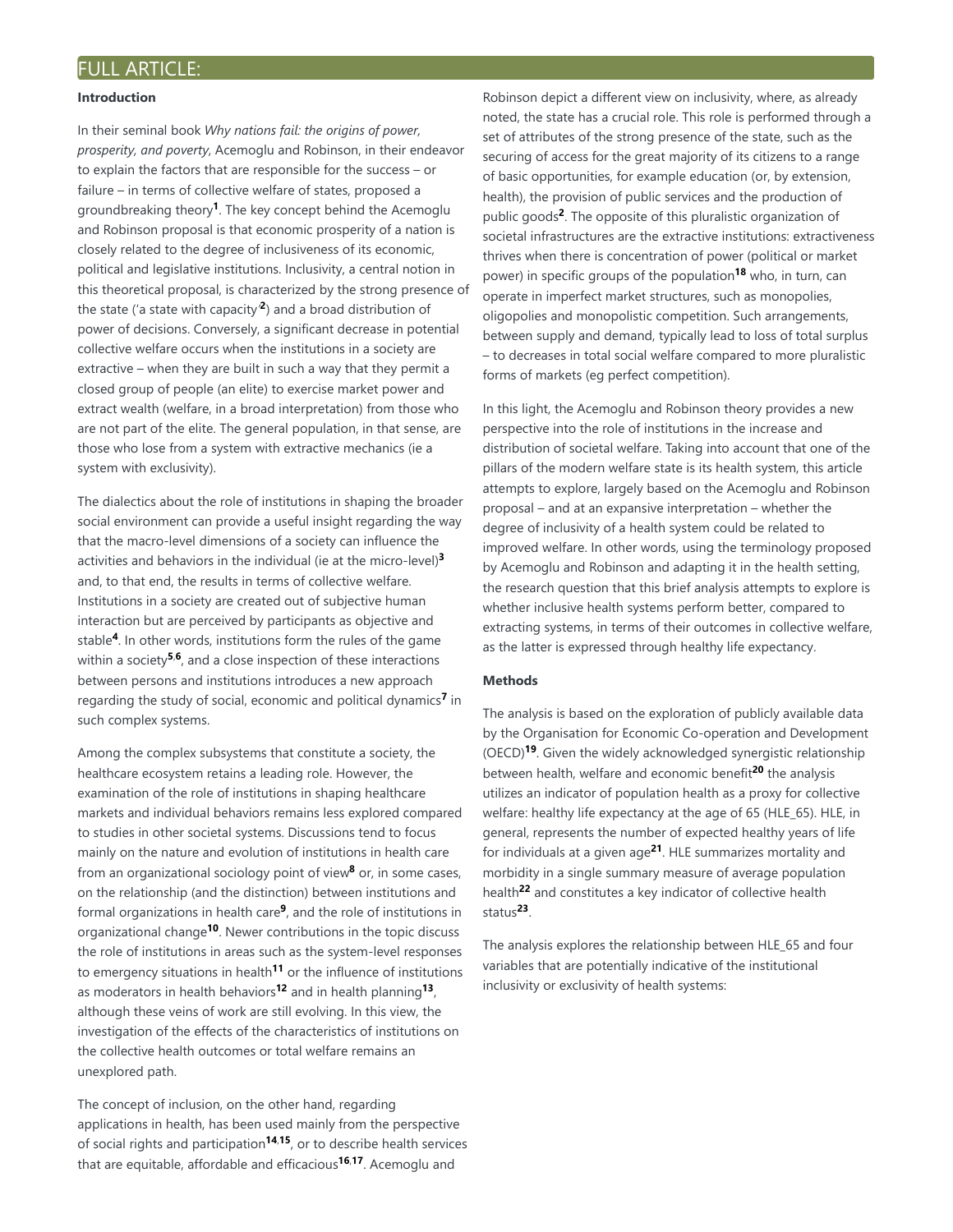- the share of public expenditure in total health expenditure (ie the share of expenditure from government/compulsory schemes in the current expenditure on health from all sources)
- spending on collective services and, in specific, spending on preventive care, as a percentage of gross domestic product (GDP) (ie the total expenditure for prevention in each country, expressed as part of the corresponding year's GDP)
- market power of physicians (expressed as the concentration of physicians, ie physician density, across regions in a country, by territorial level 2 regions)
- share of generalists in the total number of physicians in a country (measured as the total number of general practitioners to the total number of practicing physicians in a given country).

The sample of the analysis consists of all the European countries that are members of OECD. All data refer to 2018 (last available data at the time of the present analysis), apart from the third point (market power).

#### **Results**

## *A stronger presence of the state, in terms of public healthcare spending, is associated with a higher HLE at age 65*

A moderate (Pearson's *r*=0.557) but statistically significant (*p*=0.003) correlation is observed between the share of public expenditure in total healthcare spending and HLE\_65 (Fig1a). On average, for every 10 percentage point increase in the public share of healthcare spending, HLY 65 is expected to increase by 2.18 years.

Systems with predominantly public spending on health appear to achieve better outcomes in terms of the number of years lived in full health, after the age of 65 years. An explanation for this finding could be that systems with higher public expenditure on health appear to demonstrate higher equity in health outcomes by closing the health gap between the poor and non-poor strata of the population<sup>24</sup> and provide better opportunities for a healthy life by reducing child and infant mortality<sup>25</sup>. The share of public health expenditure, (ie the strength of the presence of the state) is related to the level of out-of-pocket spending<sup>26</sup> and, by extension, to protection from catastrophic health expenditure<sup>27</sup> and from the occurrence of unmet healthcare needs<sup>28</sup>.

### *Higher spending on prevention is associated with a higher HLE at age 65*

Expenditure on preventive care, measured as percentage of GDP, is significantly correlated with HLE\_65 (*r*=0.490, *p*=0.011). A 0.1% of GDP increase in spending for prevention is associated with an addition of 1.51 years in HLE\_65 (Fig1b)

The benefits of prevention are universally acknowledged. However, another aspect of prevention, and especially one of its institutional characteristics, could be a potential explanation for this effect. State-organized preventive services, such as universal screening programs, are collective services, designed to have no barriers in access, and are thus by definition inclusive.



Figure 1: Strength of inclusive institutions of health systems and their effect on healthy life expectancy<sup>19</sup>. (a) Relationship between share of public expenditure in total health expenditure and HLE 65. (b) Relationship between healthcare expenditure **on preventive care (as % of GDP) and HLE\_65.**

*The market power of physicians is inversely related to collective welfare*

For the approximation of market power the analysis uses the density of physicians in geographic areas and, specifically, the OECD's estimates of physician density (physicians per 1000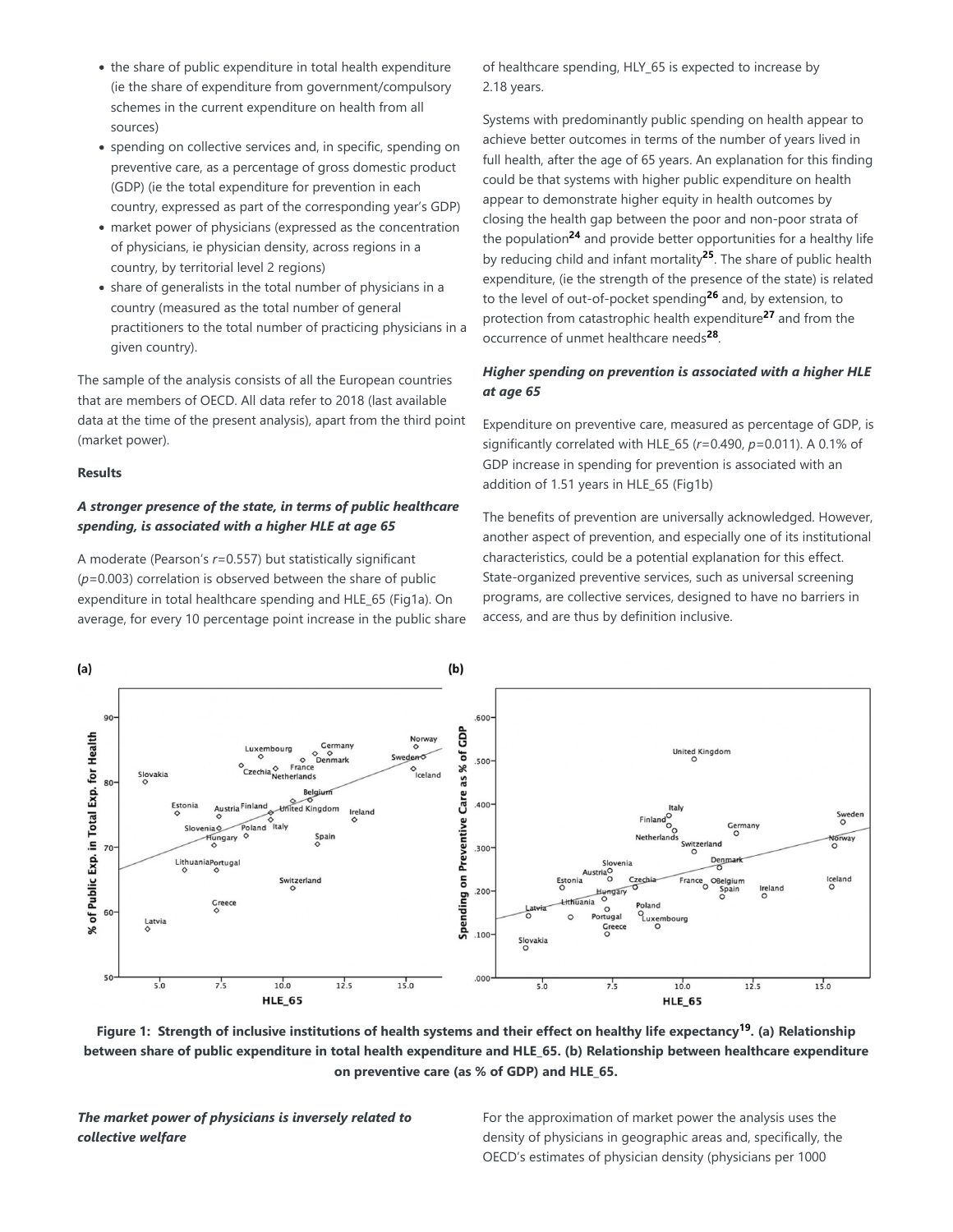population) across localities, by level 2 regions<sup>29</sup>. For each country the difference between the regions with the highest and the lowest density is estimated. We believe that this is a better demonstrator of the market structure of physicians in each country, compared to the overall physicians per capita estimates, since it indicates the areas of high or low concentration of the supply side. Our measure (ie the magnitude of the difference) shows the degree of uneven distribution and, thus, areas with strong market power of physicians. Significant market power of physicians, (ie stronger tendencies towards oligopolies/monopolies), leads to influence over prices and, thus, to an extracting mechanism that moves consumer surplus towards suppliers.

A special case is that of areas with high concentration of physicians. Although it would be expected that this could lead to competition for a market share, evidence points to the opposite; according to Dunn and Shapiro physicians in more concentrated markets charge higher service prices through being able to exercise market power<sup>30</sup>. Monopolistic behaviors may lead to less supply of services and lower efficiency of spending, especially for those populations that live in countries with high exposure to

healthcare spending (extracting systems).

As shown in Figure 2a, uneven distribution of physician density is negatively correlated with HLE\_65 (*r*=–0.458, *p*=0.042).

### *More specialists compared to generalists can lead to a loss of welfare*

The share of specialists in the total population of physicians is inversely correlated (Pearson's *r*=–0.575, *p*=0.003) to HLE\_65 (Fig2b). Specifically, a 10% increase in the share of specialists is associated with a reduction in HLE\_65 by 1.3 years.

A possible explanation for this trend could be dual. On the one hand, according to published studies systems with a high percentage of generalists tend to use fewer resources but at the same time achieve similar health status outcomes – thus achieving efficiency<sup>31-33</sup>. This should be combined with the fact that a stronger presence of general physicians is the basis of a stronger institutional primary care, which is less monopolistic (less extracting) and is associated with improved access, better population health and greater equity (ie inclusivity)<sup>34,35</sup>.



Figure 2: Strength of extracting institutions of health systems and their effect on healthy life expectancy<sup>19</sup>. (a) Association **between difference in within-country density of physicians (areas with highest – areas with lowest density of physicians per 1000 population) and HLE\_65. (b) Relationship between share of specialists in total number of physicians and HLE\_65.**

#### **Discussion**

Health systems are core social institutions functioning 'at the interface between people and the structures of power that shape their broader society'<sup>36</sup>. In this sense, equity in access to health services and efficiency of spending are prerequisites of both a democratic society<sup>37</sup> and an increase in collective welfare.

This analysis attempted to examine whether the inclusivity or exclusivity of a health system, with both terms based on a broad interpretation of the theory of Acemoglu and Robinson in the case of health, affects collective welfare, as proxied by estimates of HLE at the age of 65. In doing so, the analysis uses publicly available data and finds positive correlations between HLE\_65 and the strength of the presence of the state in terms of financing the health system and the investment in collective actions such as preventive care. On the contrary, loss of welfare is associated with market power of physicians and the overwhelming presence of specialty care compared to general physicians/primary care.

Certainly, correlation does not equal causality. Also, the issue of the production function of a health system, in terms of its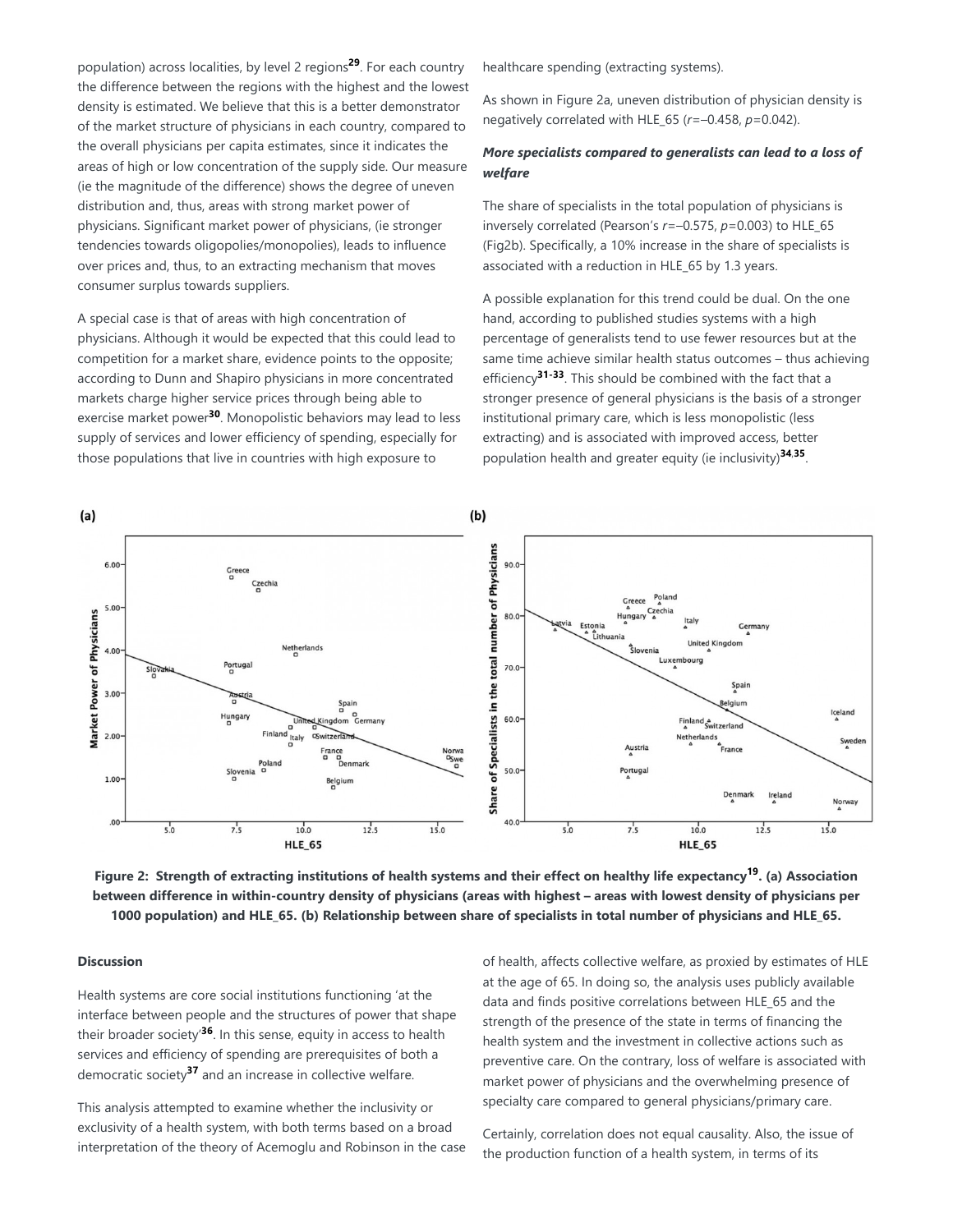analytical scope, remains a subject of debate, with promising contributions coming from the application of standard economics methods, such as the use of the Cobb–Douglas production function, in the field of the production of health<sup>38</sup>. Nevertheless, the findings of this analysis can be of high importance to the health and welfare of populations living in remote and rural areas; the uneven allocation of physicians, which is typically expressed with lower densities in rural areas<sup>39,40</sup>, can lead to lower healthy life expectancy at the macro level, as shown from the findings of this study. In the same context, the absence of investment in collective actions (such as population-based organized screening programs) is associated, based on the macroscopic findings of this study, with reduced health life expectancy (on a country basis), which can disproportionately affect rural populations<sup>41</sup>. This effect is intensified when the population is exposed in private spending for screening<sup>42</sup>, in line with the findings of the study that demonstrate that when the public presence in healthcare expenditure is stronger (ie private spending is lower), the results in collective welfare are better.

according to Acemoglu and Robinson, inclusive institutions, characterized by a democratic expression of the power of decisions and a strong presence of the state, appear to increase collective welfare, compared to extractive institutions (ie systems where the power of decision-making is limited to the hands of closed groups of people). The results of the present analysis indicate that this approach can be applicable in health as well, given that systems with inclusive characteristics appear to perform better in terms of health outcomes, as expressed through measurements of healthy life expectancy. In this sense, policies that aim to strengthen the inclusivity of a healthcare system, such as the focus on prevention – especially in populations that face geographical, time or cost barriers in access to health services, the focus on financial protection and the avoidance of catastrophic expenditure on health, and the strengthening of public health and primary care – could have a significant positive effect in collective welfare and social cohesion, especially for populations in less developed parts of the world.

#### **Acknowledgements**

### **Conclusion**

The organizational characteristics of institutions in a society can play a major part in terms of their results on collective welfare:

Thanks to Dr Eleftheria Karampli and Dr Michael Igoumenidis for their insightful comments during the drafting of this manuscript.

## REFERENCES:

**1** Acemoglu D, Robinson J. *Why nations fail: the origins of power, prosperity and poverty. 1st edn.* New York: Crown, 2012. DOI link

**2** Acemoglu D, Robinson J. Paths to inclusive political institutions. In: J Eloranta, E Golson, A Markevich, N Wolf (Eds). *Economic history of warfare and state formation.* New York, NY: Springer, 2016; 3-50.

**3** Oliver C. Strategic responses to institutional processes. *Academy of Management Review* 1991; **16(1):** 145-179. DOI link

**4** Scott WR. *Institutions and organizations: ideas, interests, and identities.* Los Angeles, CA: Sage Publications, 2014. DOI link

**5** North DC. Institutions. *Journal of Economic Perspectives* 1991; **5(1):** 97-112. DOI link

**6** Kuijpers F, Eijdenberg EL. Showcasing entrepreneurs' responses to severe drought: qualitative findings from Cape Town, South Africa. In: T Chaiechi (Ed.). *Economic effects of natural disasters.* London: Academic Press, 2021; 131-146. DOI link

**7** DiMaggio PJ, Powell WW. *The iron cage revisited institutional isomorphism and collective rationality in organizational fields. Economics meets sociology in strategic management.* Bingley: Emerald Group Publishing, 2000. DOI link

**8** Scott W.R, Ruef M, Mendel PJ, Caronna CA. *Institutional change and healthcare organizations: from professional dominance to managed care.* Chicago, IL: University of Chicago Press, 2000.

**9** Pedersen KM. A new paradigm for health economics? *Nordic Journal of Health Economics* 2012; **1(1):** 17-27. DOI link

**10** Macfarlane F, Barton-Sweeney C, Woodard F, Greenhalgh T. Achieving and sustaining profound institutional change in

healthcare: case study using neo-institutional theory. *Social Science and Medicine* 2013; **80:** 10-18. DOI link, PMid:23415586

**11** Loi KI, Lei WS, Lourenço F. Understanding the reactions of government and gaming concessionaires on COVID-19 through the neo-institutional theory – the case of Macao. *International Journal of Hospital Management* 2021; **94:** 102755. DOI link, PMid:33162641

**12** Keren F, Siddiquei AN, Anwar MA, Asmi F, Ye Q. What explains natives and sojourners preventive health behavior in a pandemic: role of media and scientific self-efficacy. *Frontiers in Psychology* 2021; **12:** 664399. DOI link, PMid:34267704

**13** Javanparast S, Freeman T, Baum F, Labonté R, Ziersch A, Mackean T, et al. How institutional forces, ideas and actors shaped population health planning in Australian regional primary health care organisations. *BMC Public Health* 2018; **18(1):** 383. DOI link, PMid:29558903

**14** MacLachlan M, Amin M, Mannan H, El Tayeb S, Bedri N, Swartz L, et al. Inclusion and human rights in health policies: comparative and benchmarking analysis of 51 policies from Malawi, Sudan, South Africa and Namibia. *PLoS One* 2012; **7(5):** e35864. DOI link, PMid:22649488

**15** O'Donnell P, O'Donovan D, Elmusharaf K. Social inclusion in the Irish health context: policy and stakeholder mapping. *Irish Journal of Medical Science* 2020; **189(1):** 11-26. DOI link, PMid:31302862

**16** Maclachlan M, Khasnabis C, Mannan H. Inclusive health. *Tropical Medicine and International Health* 2012; **17:** 139-141. DOI link, PMid:21895893

**17** Adebisi YA, Ekpenyong A, Ntacyabukura B, Lowe M, Jimoh ND,